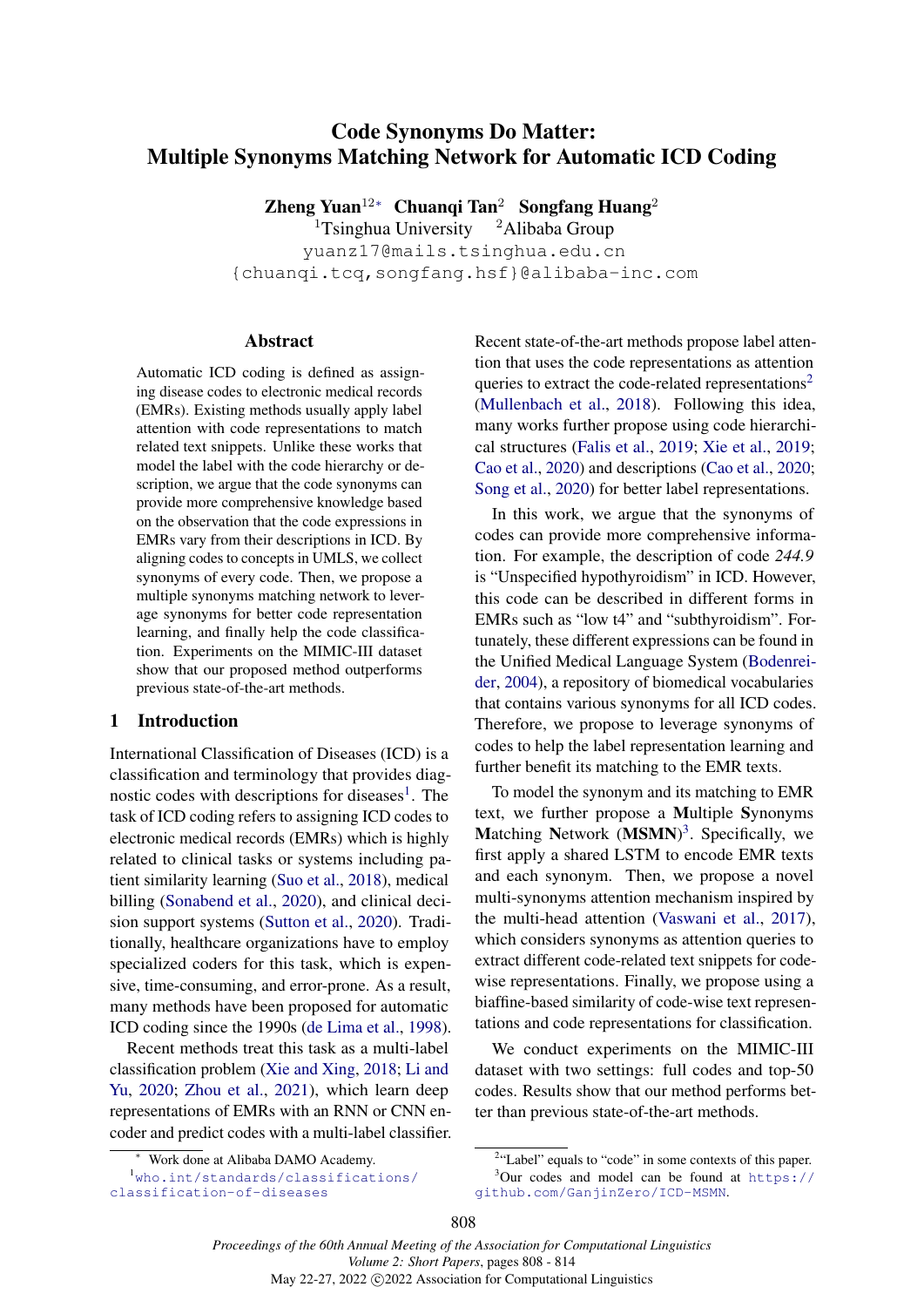# 2 Approach

Consider free text  $S$  (usually discharge summaries) from EMR with words  $\{w_i\}_{i=1}^N$ . The task is to assign a binary label  $y_l \in \{0, 1\}$  $y_l \in \{0, 1\}$  $y_l \in \{0, 1\}$  based on S. Figure 1 shows an overview of our method.

#### 2.1 Code Synonyms

We extend the code description  $l^1$  by synonyms from the medical knowledge graph (i.e., UMLS Metathesaurus). We first align the code to the Concept Unique Identifiers (CUIs) from UMLS. Then we select corresponding synonyms of English terms from UMLS with the same CUIs and add additional synonyms by removing hyphens and the word "NOS" (Not Otherwise Specified). We denote the code synonyms as  $\{l^2, ..., l^M\}$  in which each code synonym  $l^j$  is composed of words  $\{l^j_i\}$  $i^{j}\}_{i=1}^{N_{j}}$ .

# 2.2 Encoding

Previous works [\(Ji et al.,](#page-5-7) [2021;](#page-5-7) [Pascual et al.,](#page-5-8) [2021\)](#page-5-8) have shown that pretrained language models like BERT [\(Devlin et al.,](#page-5-9) [2019\)](#page-5-9) cannot help the ICD coding performance, hence we use an LSTM [\(Hochreiter and Schmidhuber,](#page-5-10) [1997\)](#page-5-10) as our encoder. We use pre-trained word embeddings to map words  $w_i$  to  $x_i$ . A d-layer bi-directional LSTM layer takes word embeddings as input to obtain text hidden representations  $\mathbf{H} \in \mathbb{R}^h$ .

$$
\mathbf{H} = \mathbf{h}_1, ..., \mathbf{h}_N = \text{Enc}(\mathbf{x}_1, ..., \mathbf{x}_N)
$$
 (1)

For code synonym  $l^j$ , we apply the same encoder with a max-pooling layer to obtain representation  $\mathbf{q}^j \in \mathbb{R}^h$ .

$$
\mathbf{q}^{j} = \text{MaxPool}(\text{Enc}(\mathbf{x}_1^j, ..., \mathbf{x}_{N_j}^j))
$$
 (2)

## 2.3 Multi-synonyms Attention

To interact text with multiple synonyms, we propose a multi-synonyms attention inspired by the multi-head attention [\(Vaswani et al.,](#page-6-4) [2017\)](#page-6-4). We split  $\mathbf{H} \in \mathbb{R}^{N \times h}$  into M heads  $\mathbf{H}^j \in \mathbb{R}^{N \times \frac{h}{M}}$ :

$$
\mathbf{H} = \mathbf{H}^1, \dots, \mathbf{H}^M \tag{3}
$$

Then, we use code synonyms  $\mathbf{q}^{j}$  to query  $\mathbf{H}^{j}$ . We take the linear transformations of  $H<sup>j</sup>$  and  $q<sup>j</sup>$  to calculate attention scores  $\alpha_l^j \in \mathbb{R}^N$ . Text related to code synonym  $l^j$  can be represented by  $\textbf{H}\alpha_l^j$  $_{l}^{\jmath}$  . We aggregate code-wise text representations  $v_l \in$ 

<span id="page-1-0"></span>

Figure 1: The architecture of our proposed MSMN. Different colors indicate different code synonyms. We also split hidden representations into different heads for multi-synonyms attention.

 $\mathbb{R}^h$  using max-pooling of  $\mathbf{H}\alpha_l^j$  $\frac{3}{l}$  since the text only needs to match one of the synonyms.

<span id="page-1-4"></span><span id="page-1-3"></span>
$$
\alpha_l^j = \text{softmax}(\mathbf{W}_Q \mathbf{q}^j \cdot \tanh(\mathbf{W}_H \mathbf{H}^j)) \quad (4)
$$
  

$$
\mathbf{v}_l = \text{MaxPool}(\mathbf{H}\alpha_l^1, ..., \mathbf{H}\alpha_l^M) \quad (5)
$$

#### 2.4 Classification

We classify whether the text  $S$  contains code  $l$ based on the similarity between code-wise text representation  $v_l$  and code representation. We aggregate code synonym representations  $\{q^{j}\}\$  to code representation  $\mathbf{q}_l \in \mathbb{R}^h$  by max-pooling. We then propose using a biaffine transformation to measure the similarity for classification:

$$
\mathbf{q}_l = \text{MaxPool}(\mathbf{q}^1, \mathbf{q}^2, ..., \mathbf{q}^M) \tag{6}
$$

<span id="page-1-2"></span>
$$
\hat{y}_l = \sigma(\text{logit}_l) = \sigma(\mathbf{v}_l^T \mathbf{W} \mathbf{q}_l)
$$
 (7)

Previous works [\(Mullenbach et al.,](#page-5-4) [2018;](#page-5-4) [Vu et al.,](#page-6-5)  $2020$ ) classify codes via<sup>[4](#page-1-1)</sup>:

$$
\hat{y}_l = \sigma(\text{logit}_l) = \sigma(\mathbf{v}_l^T \mathbf{w}_l)
$$
 (8)

Their work need to learn code-dependent parameters  $[\mathbf{w}_l]_{l \in \mathcal{C}} \in \mathbb{R}^{||\mathcal{C}|| \times h}$  for classification, which suffers from training rare codes. On the contrary, our biaffine function that uses  $\mathbf{W} \mathbf{q}_l$  instead of  $\mathbf{w}_l$ only needs to learn code-independent parameters  $\mathbf{W} \in \mathbb{R}^{h \times h}$ .

## 2.5 Training

We optimize the model using binary cross-entropy between predicted probabilities  $\hat{y}_l$  and labels  $y_l$ :

$$
\mathcal{L} = \sum_{l \in \mathcal{C}} -y_l \log(\hat{y}_l) - (1 - y_l) \log(1 - \hat{y}_l) \quad (9)
$$

<span id="page-1-1"></span><sup>&</sup>lt;sup>4</sup>We omit the biases in all equations for simplification.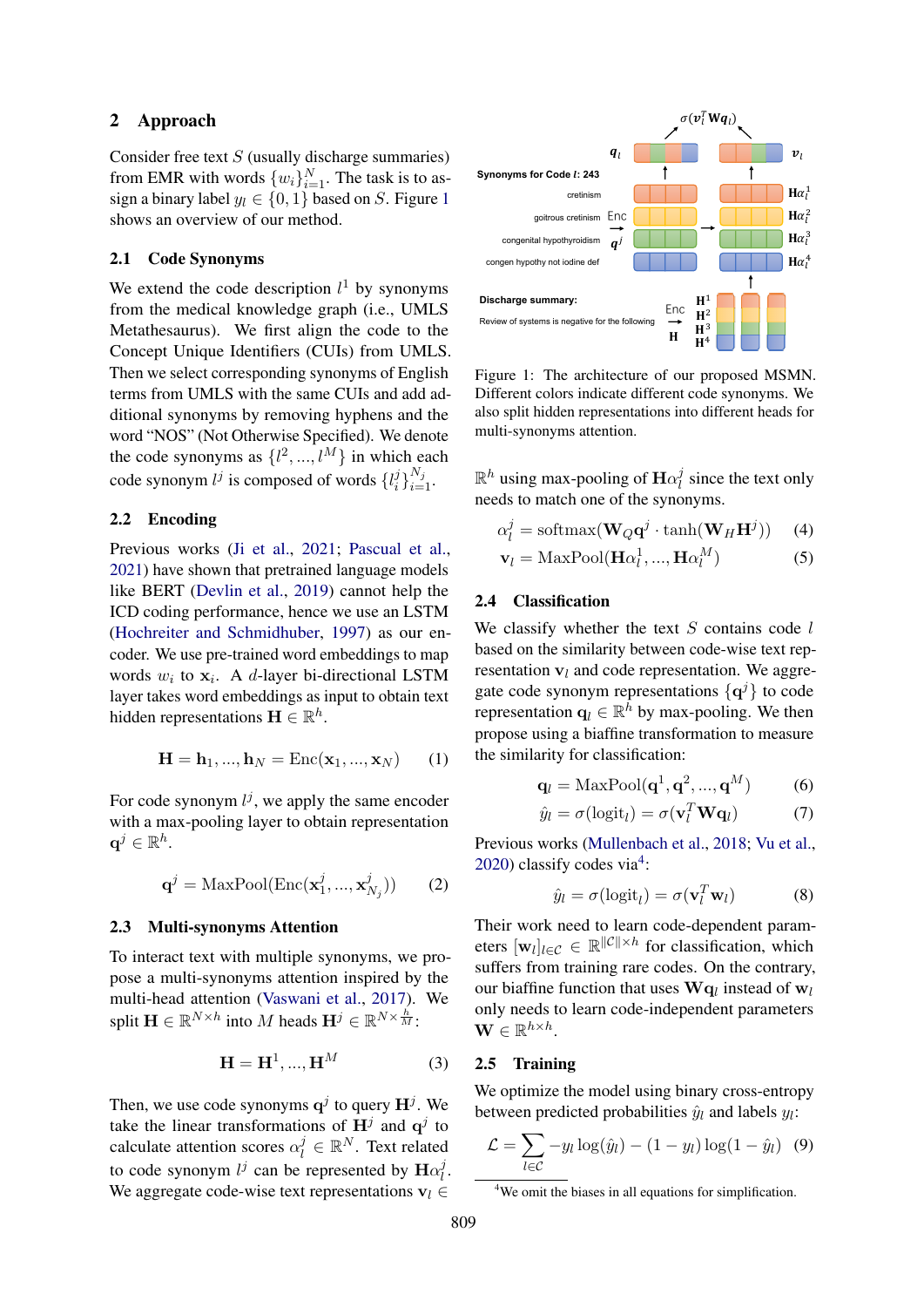<span id="page-2-0"></span>

| Train<br><b>Test</b><br>Dev<br>MIMIC-III Full |        |       |       |  |  |  |
|-----------------------------------------------|--------|-------|-------|--|--|--|
| $# \cdot Doc.$                                | 47,723 | 1,631 | 3,372 |  |  |  |
| Avg # words per Doc.                          | 1.434  | 1,724 | 1,731 |  |  |  |
| $Avg \# codes per Doc.$                       | 15.7   | 18.0  | 17.4  |  |  |  |
| Total # codes                                 | 8,692  | 3,012 | 4,085 |  |  |  |
| MIMIC-III 50                                  |        |       |       |  |  |  |
| $# \cdot Doc.$                                | 8.066  | 1,573 | 1,729 |  |  |  |
| Avg # words per Doc.                          | 1,478  | 1,739 | 1,763 |  |  |  |
| Avg # codes per Doc.                          | 5.7    | 5.9   | 6.0   |  |  |  |
| Total # codes                                 | 50     | 50    | 50    |  |  |  |

Table 1: Statistics of MIMIC-III dataset under full codes and top-50 codes settings.

## 3 Experiments

## 3.1 Dataset

MIMIC-III dataset [\(Johnson et al.,](#page-5-11) [2016\)](#page-5-11) contains deidentified discharge summaries with humanlabeled ICD-9 codes. We list the document counts, average word counts per document, average codes counts per document, and total codes of the MIMIC-III dataset in Table [1.](#page-2-0) We use the same splits with previous works [\(Mullenbach et al.,](#page-5-4) [2018;](#page-5-4) [Vu et al.,](#page-6-5) [2020\)](#page-6-5) with two settings as full codes (MIMIC-III full) and top-50 frequent codes (MIMIC-III 50). We follow the preprocessing of [Xie et al.](#page-6-3) [\(2019\)](#page-6-3) and [Vu et al.](#page-6-5) [\(2020\)](#page-6-5) to truncate discharge summaries at 4,000 words. We measure the results using macro AUC, micro AUC, macro  $F_1$ , micro  $F_1$  and precision@k ( $k = 5$  for MIMIC-III 50, 8 and 15 for MIMIC-III full).

## 3.2 Implementation Details

We sample  $M = 4$  and 8 synonyms per code for MIMIC-III full and MIMIC-III 50 respectively. We sample synonyms fully randomly from the synonyms set. If some ICD codes do not have enough synonyms, we just repeat these synonyms. We use the same word embeddings as [Vu et al.](#page-6-5) [\(2020\)](#page-6-5) which are pretrained on the MIMIC-III discharge summaries using CBOW [\(Mikolov et al.,](#page-5-12) [2013\)](#page-5-12) with a hidden size of 100. We apply R-Drop with  $\alpha = 5$  [\(Liang et al.,](#page-5-13) [2021\)](#page-5-13) to regularize the model to prevent over-fitting. We apply the dropout with a ratio of 0.2 after the word embedding layer and before the classification layer. For text encoding, we add a linear layer upon the LSTM layer (the output dimension of the linear layer refers to LSTM output dim. in Table [2\)](#page-2-1). We train MSMN with AdamW [\(Loshchilov and Hutter,](#page-5-14) [2019\)](#page-5-14) with a linear learning rate decay. We optimize the threshold

<span id="page-2-1"></span>

| Parameters             | Full   | Top $50$ |
|------------------------|--------|----------|
| Emb. dim.              | 100    | 100      |
| Emb. dropout           | 0.2    | 0.2      |
| LSTM Layer $(d)$       | 2      | 1        |
| LSTM hidden dim.       | 256    | 512      |
| LSTM output dim. $(h)$ | 512    | 512      |
| Synonyms count $(M)$   | 4      | 8        |
| Rep. dropout           | 0.2    | 0.2      |
| R-Drop weight          | 5.0    | 5.0      |
| Epoch                  | 20     | 20       |
| Peak lr.               | $5e-4$ | 5e-4     |
| Batch size             | 16     | 16       |
| Adam $\epsilon$        | $1e-8$ | 1e-8     |
| Weight decay           | 0.01   | 0.01     |
| Clipping grad.         | 1.0    | 1.0      |

Table 2: Hyper-parameters used for training MIMIC-III full setting and MIMIC-III 50 setting.

of classification using the development set. For the MIMIC-III 50 setting, we train with one 16GB NVIDIA-V100 GPU. For the MIMIC-III full setting, we train with 8 32GB NVIDIA-V100 GPUs. We list the detailed training hyper-parameters in Table [2.](#page-2-1)

#### 3.3 Baselines

CAML [\(Mullenbach et al.,](#page-5-4) [2018\)](#page-5-4) uses CNN to encode texts and proposes label attention for coding. MSATT-KG [\(Xie et al.,](#page-6-3) [2019\)](#page-6-3) applies multi-scale attention and GCN to capture codes relations.

MultiResCNN [\(Li and Yu,](#page-5-3) [2020\)](#page-5-3) encodes text using multi-filter residual CNN.

HyperCore [\(Cao et al.,](#page-4-0) [2020\)](#page-4-0) embeds ICD codes into the hyperbolic space to utilize code hierarchy and uses GCN to leverage the code co-occurrence. LAAT & JointLAAT [\(Vu et al.,](#page-6-5) [2020\)](#page-6-5) propose a hierarchical joint learning mechanism to relieve the imbalanced labels, which is our main baseline since it is most similar to our work.

## 3.4 Main Results

Table [3](#page-3-0) and [4](#page-3-1) show the main results under the MIMIC-III full and MIMIC-III 50 settings, respectively. Under the full setting, our MSMN achieves 95.0 (+2.0), 99.2 (+0.0), 10.3 (-0.4), 58.4 (+0.9), 75.2 (+1.4), and 59.9 (+0.8) in terms of macro-AUC, micro-AUC, macro- $F_1$ , micro- $F_1$ , P@8, and P@15 respectively (parentheses shows the differences against previous best results), which shows that MSMN obtains state-of-the-art results in most metrics. Under the top-50 codes setting, MSMN performs better than LAAT in all metrics and achieves state-of-the-art scores of 92.8 (+0.3), 94.7 (+0.1), 68.3 (+1.7), 72.5 (+0.9), 68.0 (+0.5)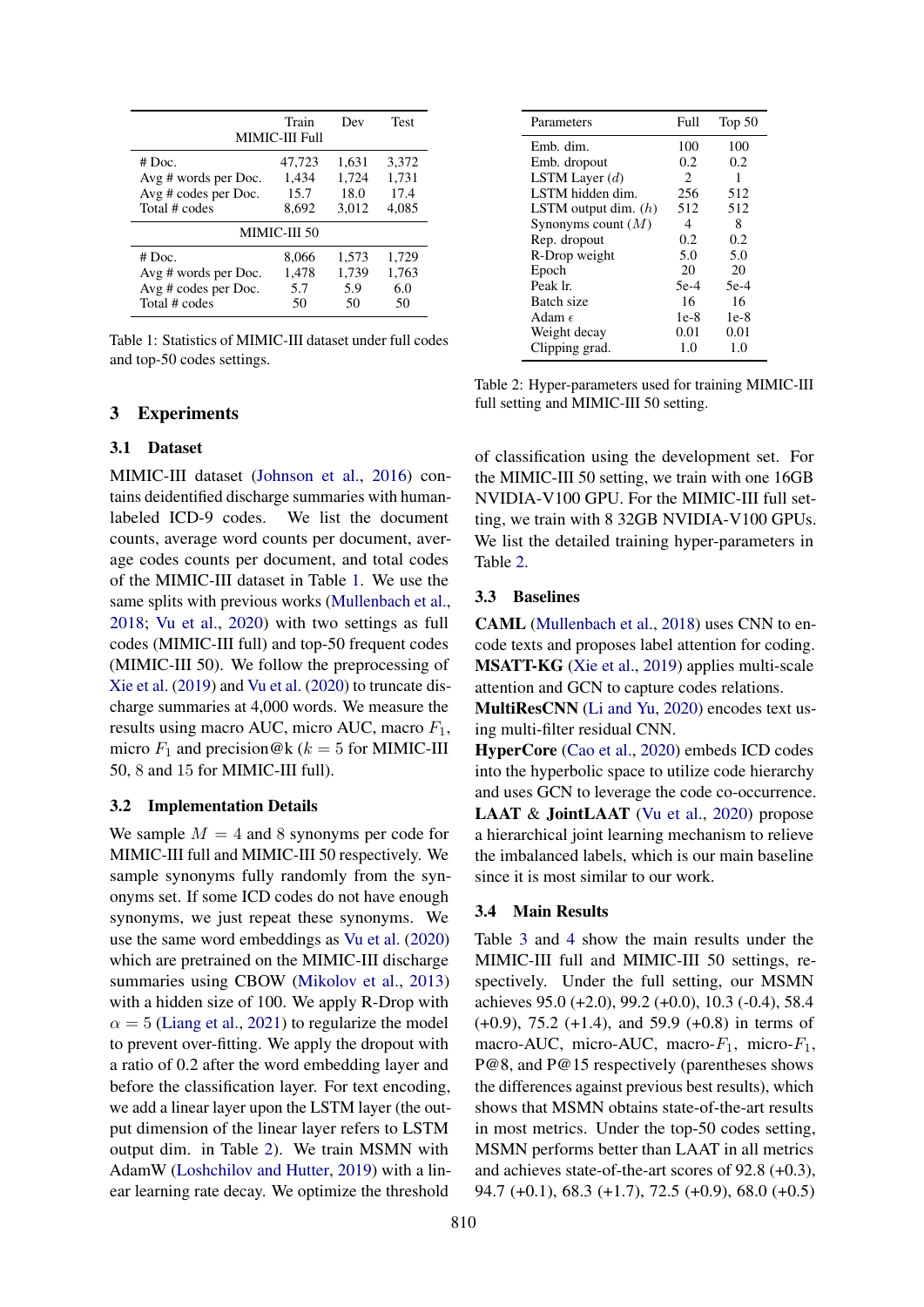<span id="page-3-0"></span>

|                                | AUC   |       | $F_{\rm 1}$ |       | Precision@N |      |
|--------------------------------|-------|-------|-------------|-------|-------------|------|
|                                | Macro | Micro | Macro       | Micro | P@8         | P@15 |
| CAML (Mullenbach et al., 2018) | 89.5  | 98.6  | 8.8         | 53.9  | 70.9        | 56.1 |
| MSATT-KG (Xie et al., 2019)    | 91.0  | 99.2  | 9.0         | 55.3  | 72.8        | 58.1 |
| MultiResCNN (Li and Yu, 2020)  | 91.0  | 98.6  | 8.5         | 55.2  | 73.4        | 58.4 |
| HyperCore (Cao et al., 2020)   | 93.0  | 98.9  | 9.0         | 55.1  | 72.2        | 57.9 |
| LAAT (Vu et al., $2020$ )      | 91.9  | 98.8  | 9.9         | 57.5  | 73.8        | 59.1 |
| JointLAAT (Vu et al., 2020)    | 92.1  | 98.8  | 10.7        | 57.5  | 73.5        | 59.0 |
| <b>MSMN</b>                    | 95.0  | 99.2  | 10.3        | 58.4  | 75.2        | 59.9 |

Table 3: Results on the MIMIC-III full test set.

<span id="page-3-1"></span>

|                    | AUC   |       | $_{F_1}$ |       |      |
|--------------------|-------|-------|----------|-------|------|
|                    | Macro | Micro | Macro    | Micro | P@5  |
| CAML.              | 87.5  | 90.9  | 53.2     | 61.4  | 60.9 |
| <b>MSATT-KG</b>    | 91.4  | 93.6  | 63.8     | 68.4  | 64.4 |
| <b>MultiResCNN</b> | 89.9  | 92.8  | 60.6     | 67.0  | 64.1 |
| <b>HyperCore</b>   | 89.5  | 92.9  | 60.9     | 66.3  | 63.2 |
| LAAT               | 92.5  | 94.6  | 66.6     | 71.5  | 67.5 |
| JointLAAT          | 92.5  | 94.6  | 66.1     | 71.6  | 67.1 |
| <b>MSMN</b>        | 92.8  | 94.7  | 68.3     | 72.5  | 68.0 |

<span id="page-3-2"></span>

|                                          | <b>AUC</b> |       | $F_1$ |       |      |
|------------------------------------------|------------|-------|-------|-------|------|
|                                          | Macro      | Micro | Macro | Micro | P@5  |
| $M=1$                                    | 92.1       | 94.2  | 67.4  | 71.0  | 67.0 |
| $M=2$                                    | 92.6       | 94.6  | 67.6  | 71.7  | 67.2 |
| $M=4$                                    | 92.8       | 94.7  | 67.9  | 71.9  | 67.7 |
| $M=8$                                    | 92.8       | 94.7  | 68.3  | 72.5  | 68.0 |
| $M=16$                                   | 92.5       | 94.6  | 66.9  | 71.5  | 67.6 |
| $\mathbf{v}_l^T \mathbf{W} \mathbf{q}_l$ | 92.8       | 94.7  | 68.3  | 72.5  | 68.0 |
| $\overline{\mathbf{v}_l^T \mathbf{q}_l}$ | 92.5       | 94.5  | 67.1  | 71.2  | 67.1 |
| $\mathbf{v}_l^T \mathbf{w}_l$            | 91.5       | 94.1  | 65.1  | 70.8  | 66.3 |

Table 4: Results on the MIMIC-III 50 test set.

on macro-AUC, micro-AUC, macro- $F_1$ , micro- $F_1$ , and P@5, respectively. We notice that the macro  $F_1$  has a large variance in every epoch under the MIMIC-III full setting since it is more sensitive in a long tail problem.

#### 3.5 Discussion

To explore the influence of leveraging different numbers of code synonyms, we search M among  $\{1, 2, 4, 8, 16\}$  on the MIMIC-III 50 dataset. Re-sults are shown in Table [5.](#page-3-2) Compared with  $M = 1$ that we only use the original ICD code descriptions, leveraging more synonyms from UMLS consistently improves the performance. Using  $M = 4, 8$ achieves the best performance in terms of AUC, and  $M = 8$  achieves the best performance in terms of  $F_1$  and P@5. In addition, the median and mean count of UMLS synonyms are 5.0 and 5.4 respectively, which echoes why the results of  $M = 4$  or 8 are better.

To evaluate the effectiveness of our proposed biaffine-based similarity function, we compare it with the baseline LAAT in Table [5.](#page-3-2) We also provide a simple function by removing W to  $\mathbf{v}_l^T \mathbf{q}_l$  in Equation [7.](#page-1-2) Results show that the biaffine-based similarity scoring performs best among others.

To better understand what MSMN learns from the multi-synonyms attention, we plot the synonym representations  $q^{j}$  under MIMIC-III 50 setting via

Table 5: Results of different settings including synonyms counts and scoring functions on MIMIC-III 50 dataset. Underlined setting denotes the default parameters used in MSMN.

t-SNE [\(van der Maaten and Hinton,](#page-6-6) [2008\)](#page-6-6) in Figure [2.](#page-4-2) We observe for some codes like *585.9* ("chronic kidney diseases"), all synonym representations cluster together, which indicates that synonyms extract similar text snippets. However, codes like *410.71* ("subendocardial infarction initial episode of care" or "subendo infarct, initial") and *403.90* ("hypertensive chronic kidney disease, unspecified, with chronic kidney disease stage i through stage iv" or "unspecified orhy kid w cr kid i iv") with very different synonyms learn different representations, which benefits to match different text snippets. Furthermore, we observe it has similar representations for sibling codes *37.22* ("left heart cardiac catheterization") and *37.23* ("rt/left heart card cath"), which indicates the model can also implicitly capture the code hierarchy.

#### 3.6 Memory Complexity

The memory usage of our proposed MSMN is dominated by Equation [4](#page-1-3) and Equation [5.](#page-1-4) We suppose batch size as  $B$ , word count as  $N$ , label count as  $C$  and synonyms count as  $M$ . Calculating Equation [4](#page-1-3) for all  $i$  simultaneously requires calculating Einstein summation [\(Daniel et al.,](#page-4-3) [2018\)](#page-4-3) among tensors with shape  $B \times N \times h$  and shape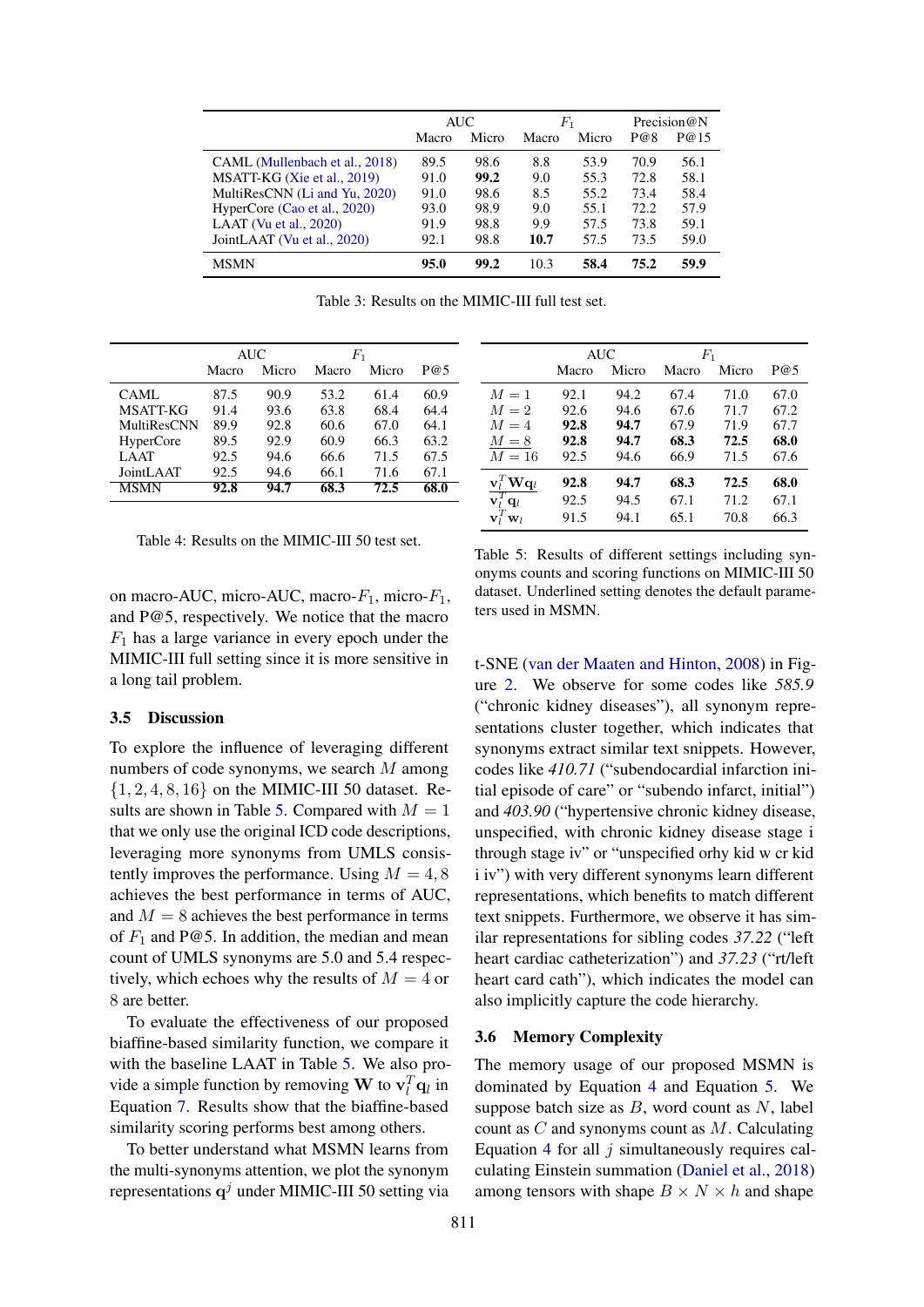<span id="page-4-2"></span>

Figure 2: T-SNE visualization of code synonym representations learned from MIMIC-III 50.

 $C \times M \times h$  to shape  $B \times C \times N \times M$ . Calculating Equation [5](#page-1-4) requires calculating Einstein summation among tensors with shape  $B \times N \times h$  and shape  $B \times C \times N \times M$  to shape  $B \times C \times h \times M$ . The memory complexities of these two equations are linearly proportional to M.

## 4 Related Work

Automatic ICD coding is an important task in the medical NLP community. Earlier works use machine learning methods for coding [\(Larkey and](#page-5-15) [Croft,](#page-5-15) [1996;](#page-5-15) [Pestian et al.,](#page-5-16) [2007;](#page-5-16) [Perotte et al.,](#page-5-17) [2014\)](#page-5-17). With the development of neural networks, many recent works consider ICD coding as a multilabel text classification task. They usually apply RNN or CNN to encode texts and use the label attention mechanism to extract and match the most relevant parts for classification. The label attention relies on the label representations as attention queries. [Li and Yu](#page-5-3) [\(2020\)](#page-5-3); [Vu et al.](#page-6-5) [\(2020\)](#page-6-5) randomly initialize the label representations which ignore the code semantic information. [Cao et al.](#page-4-0) [\(2020\)](#page-4-0) use the average of word embeddings as label representations to leverage the code semantic information. [Xie et al.](#page-6-3) [\(2019\)](#page-6-3); [Cao et al.](#page-4-0) [\(2020\)](#page-4-0) use GCN to fuse hierarchical structures of ICD codes for label representations. Compared with previous works, we use synonyms instead of a single description to represent the code, which can provide more comprehensive expressions of codes.

Biomedical entity linking is a related task to automatic ICD coding. The task requires standardizing given terms to a pre-defined concept dictionary. There are two differences between biomedical entity linking and automatic ICD coding: (1) They have different target concepts. ICD coding map EMRs to ICD codes, while biomedical entity linking usually map terms to a larger dictionary like SNOMED-CT or UMLS. (2) They have different input formats. Entity linking task has labeled entities in texts, while ICD coding only provides texts. Synonyms have also been used in biomedical entity linking [\(Sung et al.,](#page-5-18) [2020;](#page-5-18) [Yuan et al.,](#page-6-7) [2022\)](#page-6-7). BioSYN [\(Sung et al.,](#page-5-18) [2020\)](#page-5-18) uses marginalization to sum the probabilities of all synonyms as the similarity between a term and a concept. However, we consider multi-synonyms attention to extracting different parts of clinical texts to interact with synonyms.

#### 5 Conclusions

In this paper, we propose MSMN to leverage code synonyms from UMLS to improve the automatic ICD coding. Multi-synonyms attention is proposed for extracting different related text snippets for code-wise text representations. We also propose a biaffine transformation to calculate similarities among texts and codes for classification. Experiments show that MSMN outperforms previous methods with label attention and achieves state-ofthe-art results in the MIMIC-III dataset. Ablation studies show the effectiveness of multi-synonyms attention and biaffine-based similarity.

# Acknowledgements

We would like to thank the anonymous reviewers for their helpful comments and suggestions. We thank Fuli Luo, Shengxuan Luo, Hongyi Yuan, Xu Chen, and Jiayu Li for their help. This work was supported by Alibaba Group through Alibaba Research Intern Program.

## References

- <span id="page-4-1"></span>Olivier Bodenreider. 2004. The unified medical language system (umls): integrating biomedical terminology. *Nucleic acids research*, 32(suppl\_1):D267– D<sub>270</sub>.
- <span id="page-4-0"></span>Pengfei Cao, Yubo Chen, Kang Liu, Jun Zhao, Shengping Liu, and Weifeng Chong. 2020. Hypercore: Hyperbolic and co-graph representation for automatic icd coding. In *Proceedings of the 58th Annual Meeting of the Association for Computational Linguistics*, pages 3105–3114.
- <span id="page-4-3"></span>G Daniel, Johnnie Gray, et al. 2018. Opt\\_einsum-a python package for optimizing contraction order for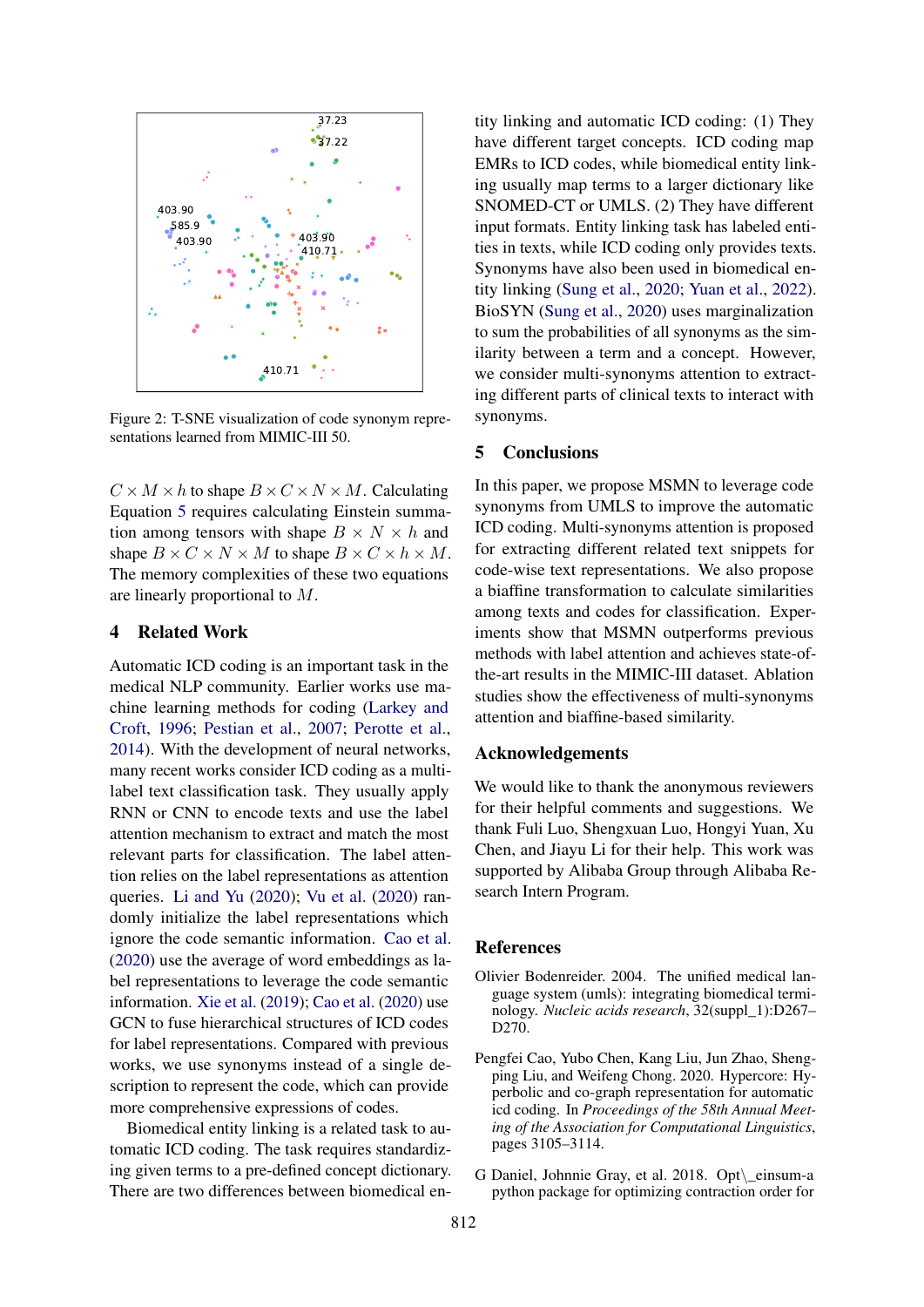einsum-like expressions. *Journal of Open Source Software*, 3(26):753.

- <span id="page-5-2"></span>Luciano RS de Lima, Alberto HF Laender, and Berthier A Ribeiro-Neto. 1998. A hierarchical approach to the automatic categorization of medical documents. In *Proceedings of the seventh international conference on Information and knowledge management*, pages 132–139.
- <span id="page-5-9"></span>Jacob Devlin, Ming-Wei Chang, Kenton Lee, and Kristina Toutanova. 2019. [BERT: Pre-training of](https://doi.org/10.18653/v1/N19-1423) [deep bidirectional transformers for language under](https://doi.org/10.18653/v1/N19-1423)[standing.](https://doi.org/10.18653/v1/N19-1423) In *Proceedings of the 2019 Conference of the North American Chapter of the Association for Computational Linguistics: Human Language Technologies, Volume 1 (Long and Short Papers)*, pages 4171–4186, Minneapolis, Minnesota. Association for Computational Linguistics.
- <span id="page-5-5"></span>Matus Falis, Maciej Pajak, Aneta Lisowska, Patrick Schrempf, Lucas Deckers, Shadia Mikhael, Sotirios Tsaftaris, and Alison O'Neil. 2019. Ontological attention ensembles for capturing semantic concepts in icd code prediction from clinical text. In *Proceedings of the Tenth International Workshop on Health Text Mining and Information Analysis (LOUHI 2019)*, pages 168–177.
- <span id="page-5-10"></span>Sepp Hochreiter and Jürgen Schmidhuber. 1997. Long short-term memory. *Neural computation*, 9(8):1735– 1780.
- <span id="page-5-7"></span>Shaoxiong Ji, Matti Hölttä, and Pekka Marttinen. 2021. [Does the magic of bert apply to medical code assign](https://doi.org/https://doi.org/10.1016/j.compbiomed.2021.104998)[ment? a quantitative study.](https://doi.org/https://doi.org/10.1016/j.compbiomed.2021.104998) *Computers in Biology and Medicine*, 139:104998.
- <span id="page-5-11"></span>Alistair EW Johnson, Tom J Pollard, Lu Shen, H Lehman Li-Wei, Mengling Feng, Mohammad Ghassemi, Benjamin Moody, Peter Szolovits, Leo Anthony Celi, and Roger G Mark. 2016. Mimiciii, a freely accessible critical care database. *Scientific data*, 3(1):1–9.
- <span id="page-5-15"></span>Leah S Larkey and W Bruce Croft. 1996. Combining classifiers in text categorization. In *Proceedings of the 19th annual international ACM SIGIR conference on Research and development in information retrieval*, pages 289–297.
- <span id="page-5-3"></span>Fei Li and Hong Yu. 2020. Icd coding from clinical text using multi-filter residual convolutional neural network. In *Proceedings of the AAAI Conference on Artificial Intelligence*, volume 34, pages 8180–8187.
- <span id="page-5-13"></span>Xiaobo Liang, Lijun Wu, Juntao Li, Yue Wang, Qi Meng, Tao Qin, Wei Chen, Min Zhang, and Tie-Yan Liu. 2021. R-drop: Regularized dropout for neural networks. In *NeurIPS*.
- <span id="page-5-14"></span>Ilya Loshchilov and Frank Hutter. 2019. Decoupled weight decay regularization. In *7th International Conference on Learning Representations, ICLR 2019, New Orleans, LA, USA, May 6-9, 2019*.
- <span id="page-5-12"></span>Tomás Mikolov, Kai Chen, Greg Corrado, and Jeffrey Dean. 2013. [Efficient estimation of word representa](http://arxiv.org/abs/1301.3781)[tions in vector space.](http://arxiv.org/abs/1301.3781) In *1st International Conference on Learning Representations, ICLR 2013, Scottsdale, Arizona, USA, May 2-4, 2013, Workshop Track Proceedings*.
- <span id="page-5-4"></span>James Mullenbach, Sarah Wiegreffe, Jon Duke, Jimeng Sun, and Jacob Eisenstein. 2018. [Explainable predic](https://doi.org/10.18653/v1/N18-1100)[tion of medical codes from clinical text.](https://doi.org/10.18653/v1/N18-1100) In *Proceedings of the 2018 Conference of the North American Chapter of the Association for Computational Linguistics: Human Language Technologies, Volume 1 (Long Papers)*, pages 1101–1111, New Orleans, Louisiana. Association for Computational Linguistics.
- <span id="page-5-8"></span>Damian Pascual, Sandro Luck, and Roger Wattenhofer. 2021. [Towards BERT-based automatic ICD coding:](https://doi.org/10.18653/v1/2021.bionlp-1.6) [Limitations and opportunities.](https://doi.org/10.18653/v1/2021.bionlp-1.6) In *Proceedings of the 20th Workshop on Biomedical Language Processing*, pages 54–63, Online. Association for Computational Linguistics.
- <span id="page-5-17"></span>Adler Perotte, Rimma Pivovarov, Karthik Natarajan, Nicole Weiskopf, Frank Wood, and Noémie Elhadad. 2014. Diagnosis code assignment: models and evaluation metrics. *Journal of the American Medical Informatics Association*, 21(2):231–237.
- <span id="page-5-16"></span>John P. Pestian, Chris Brew, Pawel Matykiewicz, DJ Hovermale, Neil Johnson, K. Bretonnel Cohen, and Wlodzislaw Duch. 2007. [A shared task involv](https://www.aclweb.org/anthology/W07-1013)[ing multi-label classification of clinical free text.](https://www.aclweb.org/anthology/W07-1013) In *Biological, translational, and clinical language processing*, pages 97–104, Prague, Czech Republic. Association for Computational Linguistics.
- <span id="page-5-1"></span>Aaron Sonabend, Winston Cai, Yuri Ahuja, Ashwin Ananthakrishnan, Zongqi Xia, Sheng Yu, and Chuan Hong. 2020. Automated icd coding via unsupervised knowledge integration (unite). *International journal of medical informatics*, 139:104135.
- <span id="page-5-6"></span>Congzheng Song, Shanghang Zhang, Najmeh Sadoughi, Pengtao Xie, and Eric Xing. 2020. [Generalized zero](https://doi.org/10.24963/ijcai.2020/556)[shot text classification for icd coding.](https://doi.org/10.24963/ijcai.2020/556) In *Proceedings of the Twenty-Ninth International Joint Conference on Artificial Intelligence, IJCAI-20*, pages 4018– 4024. International Joint Conferences on Artificial Intelligence Organization. Main track.
- <span id="page-5-18"></span>Mujeen Sung, Hwisang Jeon, Jinhyuk Lee, and Jaewoo Kang. 2020. [Biomedical entity representations with](https://doi.org/10.18653/v1/2020.acl-main.335) [synonym marginalization.](https://doi.org/10.18653/v1/2020.acl-main.335) In *Proceedings of the 58th Annual Meeting of the Association for Computational Linguistics*, pages 3641–3650, Online. Association for Computational Linguistics.
- <span id="page-5-0"></span>Qiuling Suo, Fenglong Ma, Ye Yuan, Mengdi Huai, Weida Zhong, Jing Gao, and Aidong Zhang. 2018. Deep patient similarity learning for personalized healthcare. *IEEE transactions on nanobioscience*, 17(3):219–227.